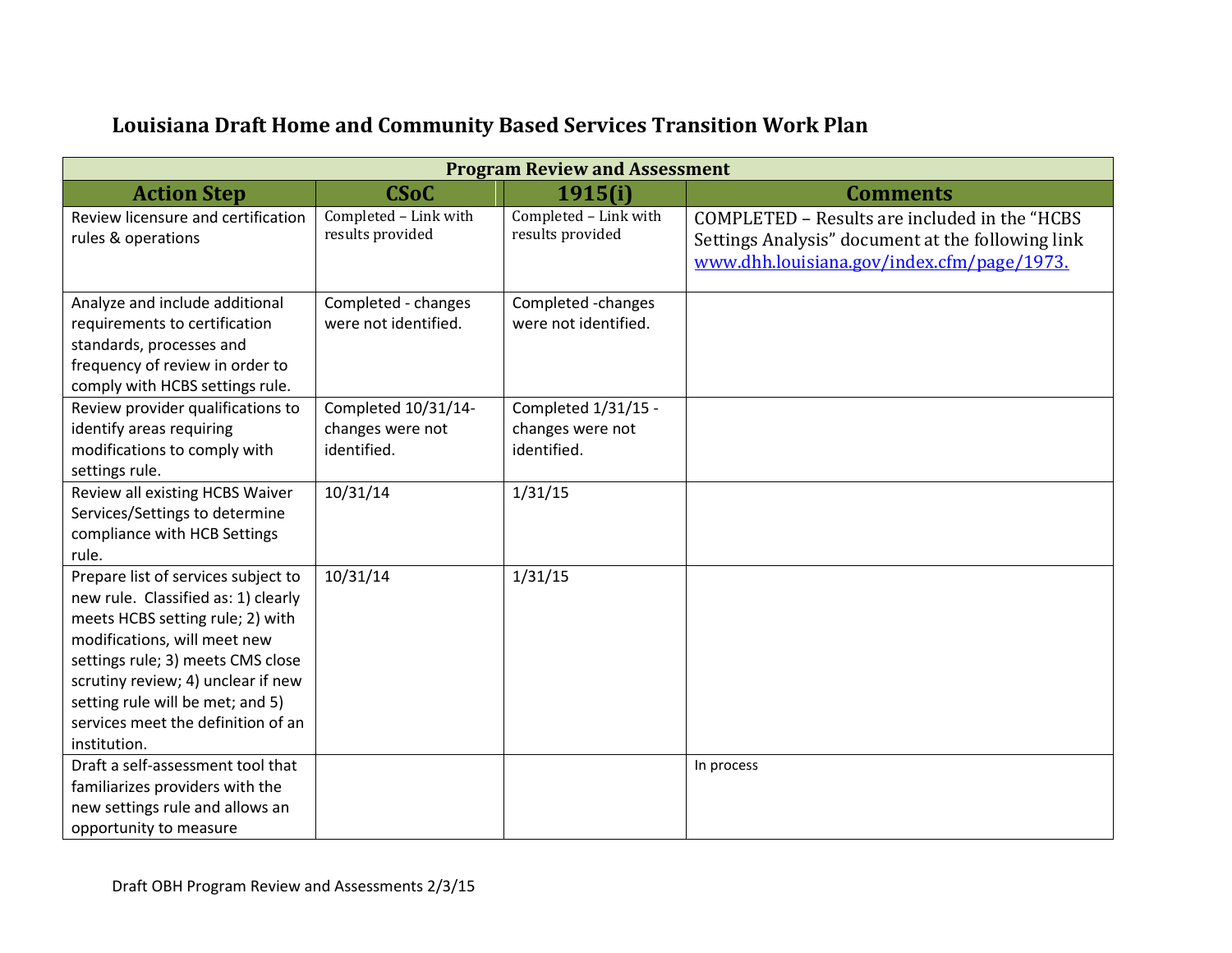| <b>Program Review and Assessment</b>                            |                    |                    |                                      |  |  |
|-----------------------------------------------------------------|--------------------|--------------------|--------------------------------------|--|--|
| <b>CSoC</b><br>1915(i)<br><b>Action Step</b><br><b>Comments</b> |                    |                    |                                      |  |  |
| compliance with the new                                         |                    |                    |                                      |  |  |
| requirements. The assessment                                    |                    |                    |                                      |  |  |
| tool will identify areas for the                                |                    |                    |                                      |  |  |
| new rule for which the provider is                              |                    |                    |                                      |  |  |
| non-compliant and will allow                                    |                    |                    |                                      |  |  |
| providers to target compliance                                  |                    |                    |                                      |  |  |
| efforts. The tool will include                                  |                    |                    |                                      |  |  |
| questions that accurately assess                                |                    |                    |                                      |  |  |
| provider compliance; and                                        |                    |                    |                                      |  |  |
| methods to quantify provider                                    |                    |                    |                                      |  |  |
| assessment results.                                             |                    |                    |                                      |  |  |
| Determine the method of                                         | 2/2/15             | 2/2/15             | OBH will mail/email the assessments. |  |  |
| distribution and the parties                                    |                    |                    |                                      |  |  |
| responsible for conducting the                                  |                    |                    |                                      |  |  |
| assessment.                                                     |                    |                    |                                      |  |  |
| Draft participant survey to                                     | $3/1/15 - 4/30/15$ |                    | In process                           |  |  |
| validate the results of the                                     |                    |                    |                                      |  |  |
| provider self-assessment.<br>Issue draft self- assessment tool  |                    |                    | Awaiting draft from Suzanne.         |  |  |
| and participant survey to                                       |                    |                    |                                      |  |  |
| stakeholders for comment.                                       |                    |                    |                                      |  |  |
| Modify self-assessment tool and                                 |                    |                    |                                      |  |  |
| participant survey based on                                     |                    |                    |                                      |  |  |
| stakeholder comments.                                           |                    |                    |                                      |  |  |
| Distribute self-assessment to                                   | $3/1/15 - 4/30/15$ | $3/1/15 - 4/30/15$ |                                      |  |  |
| providers and participant                                       |                    |                    |                                      |  |  |
| survey to consumers.                                            |                    |                    |                                      |  |  |
| Provide training to providers                                   |                    |                    |                                      |  |  |
| and participants                                                |                    |                    |                                      |  |  |
| Conduct random site reviews to                                  | $5/1/15 - 6/30/16$ | $5/1/15 - 6/30/16$ |                                      |  |  |
| validate the self-assessment                                    |                    |                    |                                      |  |  |
| findings                                                        |                    |                    |                                      |  |  |
|                                                                 |                    |                    |                                      |  |  |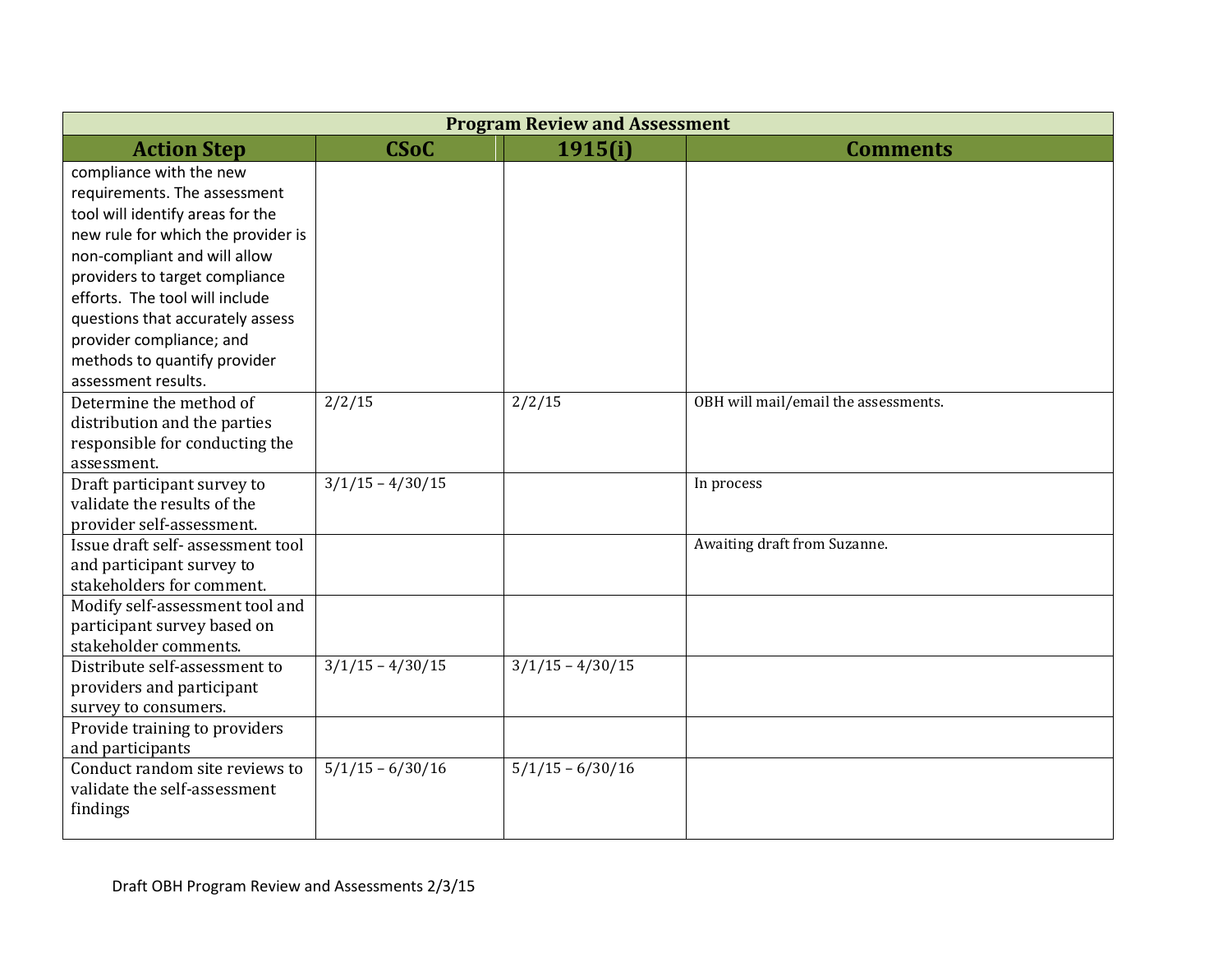| <b>Program Review and Assessment</b> |                    |                    |                 |  |
|--------------------------------------|--------------------|--------------------|-----------------|--|
| <b>Action Step</b>                   | <b>CSoC</b>        | 1915(i)            | <b>Comments</b> |  |
| Analyze the results of the on-       |                    |                    |                 |  |
| site survey assessment to            |                    |                    |                 |  |
| identify specific issues and         |                    |                    |                 |  |
| challenges that will need to be      |                    |                    |                 |  |
| addressed throughout the             |                    |                    |                 |  |
| transition phase.                    |                    |                    |                 |  |
| Collect self-assessment              |                    |                    |                 |  |
| information, aggregate and           |                    |                    |                 |  |
| analyze. Include findings and        |                    |                    |                 |  |
| analysis on the Website and          |                    |                    |                 |  |
| prepare report for CMS.              |                    |                    |                 |  |
| Analyze the findings for the         | $6/1/15 - 8/30/15$ | $6/1/15 - 8/30/15$ |                 |  |
| participant survey. Include          |                    |                    |                 |  |
| findings and analysis on the         |                    |                    |                 |  |
| Website                              |                    |                    |                 |  |
| Analyze the results of the self-     | $6/1/15 - 8/30/15$ | $6/1/15 - 8/30/15$ |                 |  |
| assessment submitted by              |                    |                    |                 |  |
| providers.                           |                    |                    |                 |  |

| <b>Remediation Strategies</b>                                                                                                |                    |                    |                 |  |
|------------------------------------------------------------------------------------------------------------------------------|--------------------|--------------------|-----------------|--|
| <b>Action Step</b>                                                                                                           | <b>CSoC</b>        | 1915(i)            |                 |  |
|                                                                                                                              |                    |                    | <b>Comments</b> |  |
| <b>Ensuring Providers are Compliant</b>                                                                                      |                    |                    |                 |  |
| Identify and send letters to<br>providers who are not<br>compliant with HCB settings<br>rule.                                | $2/1/15 - 2/28/15$ | $2/1/15 - 2/28/15$ |                 |  |
| Providers who are not in<br>compliance and wish to remain<br>enrolled as waiver providers<br>will submit a corrective action | $9/1/15 - 8/30/16$ | $9/1/15 - 8/30/16$ |                 |  |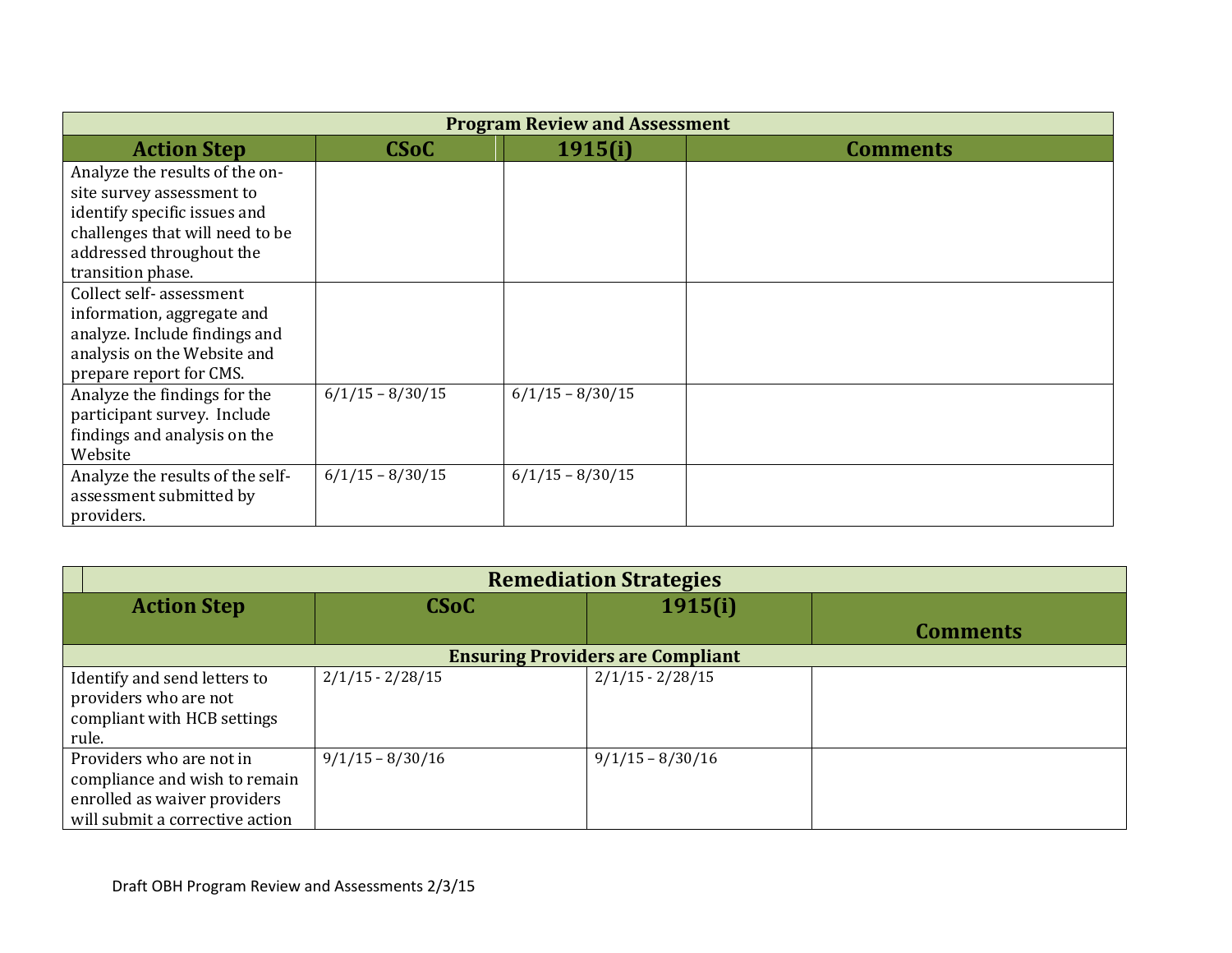| plan. Non-compliance may not<br>extend beyond March 17, 2019.     |                     |                                         |                 |
|-------------------------------------------------------------------|---------------------|-----------------------------------------|-----------------|
| Technical assistance will be                                      | $6/1/15 - 8/30/16$  | $6/1/15 - 8/30/16$                      |                 |
| available to providers to ensure                                  |                     |                                         |                 |
| that the interpretation of the                                    |                     |                                         |                 |
| HCB setting rule is the same                                      |                     |                                         |                 |
| and the provider is                                               |                     |                                         |                 |
| implementing necessary                                            |                     |                                         |                 |
| changes to meet compliance.                                       |                     |                                         |                 |
| Louisiana will conduct on-site                                    | $9/1/15 - 8/30/16$  | $\frac{9}{1}/15 - \frac{8}{30}/16$      |                 |
| reviews to evaluate validity of                                   |                     |                                         |                 |
| remediation compliance.                                           |                     |                                         |                 |
| A disenrollment process of non-                                   | $9/1/15 - 8/30/16$  | $9/1/15 - 8/30/16$                      |                 |
| compliant providers will be                                       |                     |                                         |                 |
| developed and consist of: 1)                                      |                     |                                         |                 |
| provider disenrollment; 2)                                        |                     |                                         |                 |
| transition plan for participants;                                 |                     |                                         |                 |
| and 3) appeal rights for                                          |                     |                                         |                 |
|                                                                   |                     |                                         |                 |
| participants and providers.                                       |                     |                                         |                 |
| <b>Action Step</b>                                                | <b>OBH/CSoC</b>     | 1915(i)                                 |                 |
|                                                                   |                     |                                         | <b>Comments</b> |
|                                                                   |                     | <b>Ensuring Providers are Compliant</b> |                 |
| Develop monitoring instrument                                     | $3/1/15$ - ongoing  | $3/1/15$ - ongoing                      |                 |
| to ensure setting compliance.                                     |                     |                                         |                 |
| May include random,                                               |                     |                                         |                 |
| unannounced site visits.                                          |                     |                                         |                 |
| Implementation of a transition                                    | $6/1/15 - 12/31/15$ | $6/1/15 - 12/31/15$                     |                 |
| plan will be developed for those                                  |                     |                                         |                 |
| needing to transfer to an                                         |                     |                                         |                 |
| appropriate HCB setting.                                          |                     |                                         |                 |
| Individuals will be given timely                                  |                     |                                         |                 |
| notice and a choice of                                            |                     |                                         |                 |
| alternative providers.                                            |                     |                                         |                 |
| Transition of individuals will be<br>tracked to ensure successful |                     |                                         |                 |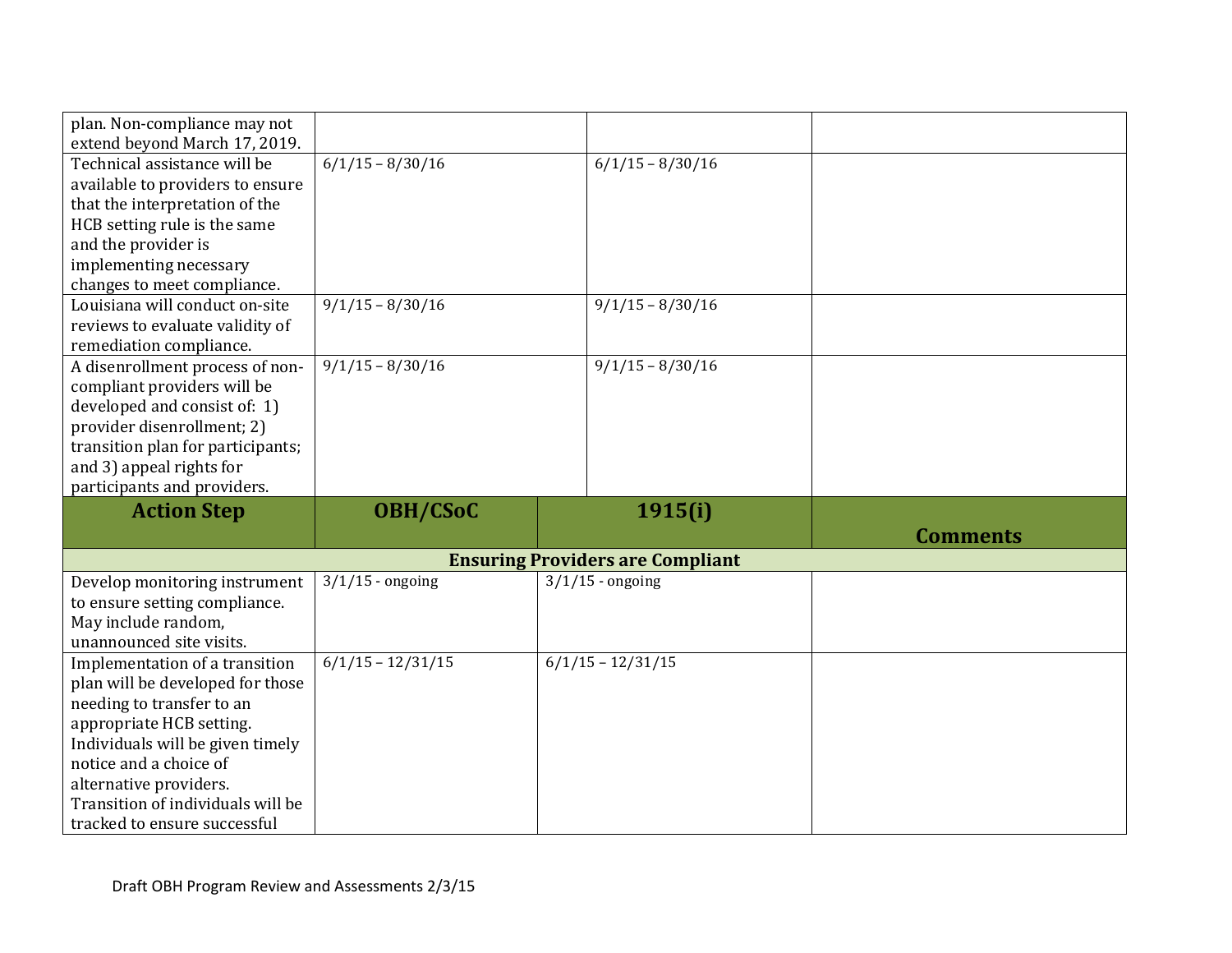| placement and continuity of<br>service.                 |                    |                  |  |  |  |
|---------------------------------------------------------|--------------------|------------------|--|--|--|
|                                                         |                    |                  |  |  |  |
| <b>Ensuring a Quality System</b>                        |                    |                  |  |  |  |
| All rules, policy and procedures,                       | Completed 10/31/14 | Completed 2/1/15 |  |  |  |
| standards and other documents                           |                    |                  |  |  |  |
| are revised to reflect HCB Setting                      |                    |                  |  |  |  |
| Rule.                                                   |                    |                  |  |  |  |
| Service definitions are modified                        | Completed 10/31/14 | Completed 2/1/15 |  |  |  |
| to reflect qualities of an HCB                          |                    |                  |  |  |  |
| setting.                                                |                    |                  |  |  |  |
| The provider enrollment process                         |                    |                  |  |  |  |
| is reviewed to collect information                      |                    |                  |  |  |  |
| on the proposed service setting                         |                    |                  |  |  |  |
| to ensure it comports with the                          |                    |                  |  |  |  |
| <b>HCB Setting Rule.</b>                                |                    |                  |  |  |  |
| Specific quality assurance and                          |                    |                  |  |  |  |
| improvement strategies are                              |                    |                  |  |  |  |
| developed to ensure providers                           |                    |                  |  |  |  |
| are evaluated against the HCB                           |                    |                  |  |  |  |
| setting rule prior to enrollment                        |                    |                  |  |  |  |
| and continuing.                                         |                    |                  |  |  |  |
| Practical performance<br>measures are created to ensure |                    |                  |  |  |  |
| providers continue to meet the                          |                    |                  |  |  |  |
| HCB setting rule.                                       |                    |                  |  |  |  |
| A participant survey is                                 |                    |                  |  |  |  |
| developed to be administered                            |                    |                  |  |  |  |
| at least annually to monitor the                        |                    |                  |  |  |  |
| individual's experience with the                        |                    |                  |  |  |  |
| HCB Setting Rule.                                       |                    |                  |  |  |  |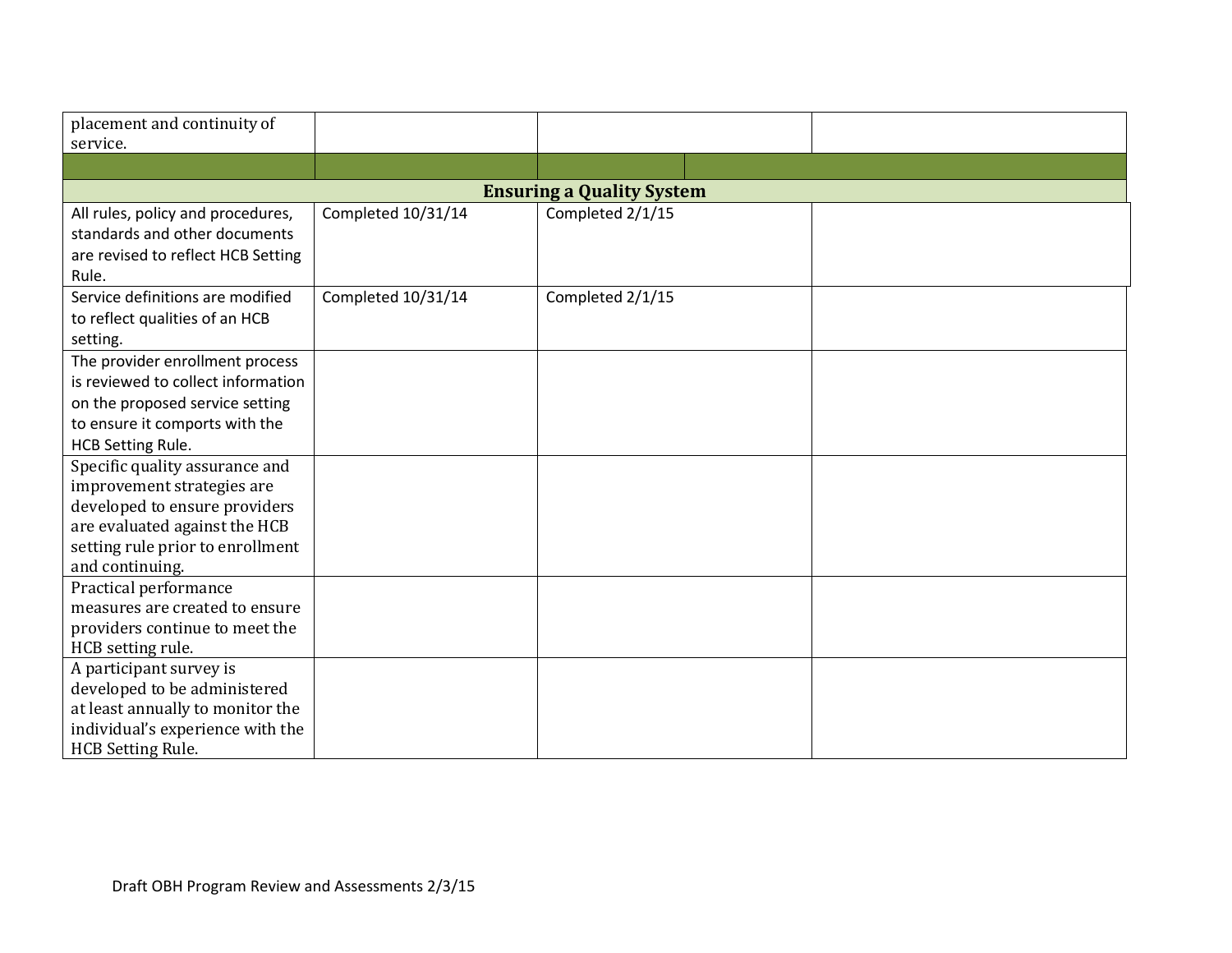| <b>Stakeholder Engagement</b>         |                                                                     |                                                                 |                                               |  |
|---------------------------------------|---------------------------------------------------------------------|-----------------------------------------------------------------|-----------------------------------------------|--|
| <b>Action Step</b>                    | <b>CSoC</b>                                                         | 1915(i)                                                         |                                               |  |
|                                       |                                                                     |                                                                 | <b>Comments</b>                               |  |
| Convene Interagency group to          | 9/22/14 and continuing                                              | 9/22/14 and continuing                                          | A formal workgroup between the Offices was    |  |
| manage planning process.              |                                                                     |                                                                 | convened and will continue on an ad hoc basis |  |
|                                       |                                                                     |                                                                 | until the transition plan ends.               |  |
| Identify all potential stakeholders   | All stakeholders identified on                                      | All stakeholders identified on                                  |                                               |  |
| including consumers, providers,       | 10/31/14                                                            | 10/31/14                                                        |                                               |  |
| family-members, state associations;   |                                                                     |                                                                 |                                               |  |
| advocacy organizations, and self-     |                                                                     |                                                                 |                                               |  |
| advocates.                            |                                                                     |                                                                 |                                               |  |
| Create portal on State Medicaid       | Website created on 9/30/14. Issued                                  | Website created on 9/30/14. Issued                              | Website has been kept current reflecting      |  |
| website. Provide transition           | white paper and transition plan.                                    | white paper and transition plan.                                | meeting notices and transition planning       |  |
| information and plan. List end of     | Public notice appeared in major                                     | Public notice appeared in major                                 | progress.                                     |  |
| comment period                        | newspapers on 10/10/14.                                             | newspapers on 10/10/14.                                         |                                               |  |
|                                       | Comments due 11/10/14                                               | Comments due 3/16/15.                                           |                                               |  |
| Ongoing stakeholder<br>communications | Held public forum on 11/17/14.<br>Presented information about the   | Hosting 3 webinars tentatively the<br>second and third weeks of |                                               |  |
|                                       |                                                                     |                                                                 |                                               |  |
|                                       | new HCB setting at the following: 1)<br>9/29 Statewide Coordinating | February.                                                       |                                               |  |
|                                       | Council; 2) 10/22/14 CSoC                                           |                                                                 |                                               |  |
|                                       | Governance Board meeting; 3)                                        |                                                                 |                                               |  |
|                                       | 10/23/14 Affinity call with CSoC                                    |                                                                 |                                               |  |
|                                       | Wraparound Facilitators, & 4)                                       |                                                                 |                                               |  |
|                                       | 11/3/14 Louisiana Behavioral                                        |                                                                 |                                               |  |
|                                       | Health Advisory Committee.                                          |                                                                 |                                               |  |
|                                       | Update website as needed.                                           |                                                                 |                                               |  |
| Reach-out to providers and            | Distribute letters to providers                                     | Distribute letters to providers                                 |                                               |  |
| provider associations to increase     | describing the transition, criteria                                 | describing the transition, criteria                             |                                               |  |
| understanding of rule and maintain    | for HCB setting, deadlines for                                      | for HCB setting, deadlines for                                  |                                               |  |
| open lines of communication.          | compliance and availability of TA.                                  | compliance and availability of TA.                              |                                               |  |
|                                       | Begin 3/1/15 and ends 4/1/15                                        | Begin 3/1/15 and ends 4/1/15                                    |                                               |  |
| Create method to track and            | Created spreadsheet to track                                        | Created spreadsheet to track                                    |                                               |  |
| respond to public comments.           | comments.                                                           | comments.                                                       |                                               |  |
| Release draft transition plan to the  | Stakeholders provided notice on                                     | Draft released 1/26/15.                                         |                                               |  |
| web portal for public comments.       | 9/30/14. Comment period ran                                         |                                                                 |                                               |  |
| Publicize 30 day end period.          | through $11/10/14$                                                  |                                                                 |                                               |  |